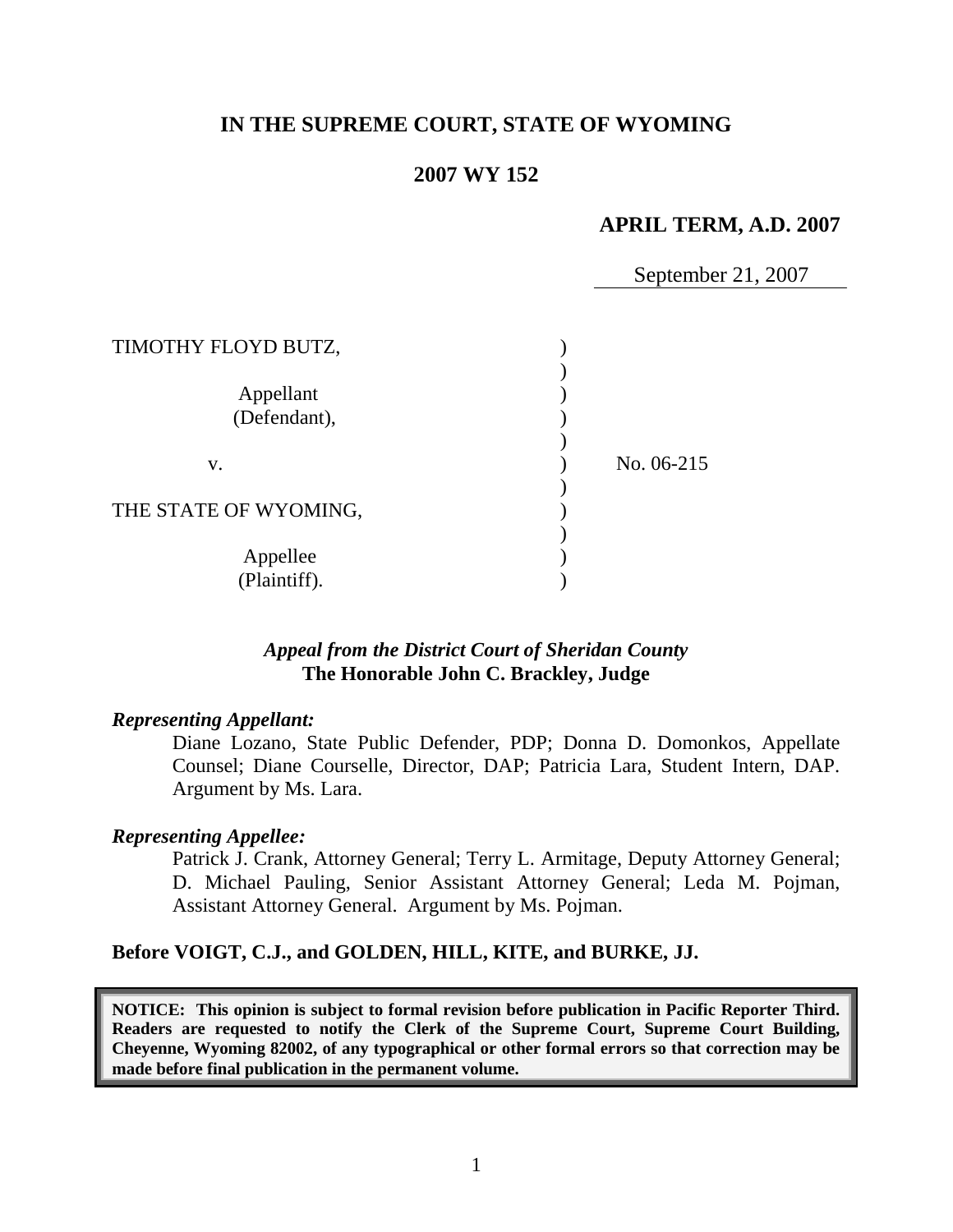## **KITE, Justice.**

[¶1] Mr. Butz challenges his conviction for endangering his children by knowingly and willfully allowing them to remain in a dwelling where he knew methamphetamine was possessed. He claims there was insufficient evidence to justify the jury"s finding that the State proved the "knowingly and willfully" element of the crime beyond a reasonable doubt and the jury was not properly instructed on that element. Mr. Butz also contends the prosecutor committed misconduct when he made an inaccurate statement about the evidence during the rebuttal portion of his closing argument.

[¶2] We conclude there was sufficient evidence to support the jury"s verdict and the jury instructions were not erroneous. In addition, although the prosecutor misstated the trial evidence, we conclude Mr. Butz was not prejudiced. Consequently, we affirm.

### **ISSUES**

[¶3] Mr. Butz presents the following issues on appeal:

[1.] Was there sufficient evidence to demonstrate that Mr. Butz knowingly and willfully permitted his daughters to remain in a room or dwelling where methamphetamine was possessed when the State"s evidence showed that, while he and his daughters were helping a friend pack up his house, Mr. Butz unexpectedly came upon a small baggie of methamphetamine, and that baggie was placed in a different room than the one in which his daughters remained?

[2.] Did the trial court commit plain error when it did not instruct the jury on the definition of "knowingly" – a key element of the child endangerment statute?

[3.] Did prosecutorial misconduct occur when in summation the prosecutor relied upon facts that had never been presented to the jury; was this conduct likely to mislead the jury and to result in a conviction based upon improper outside factors in violation of Mr. Butz"s due process rights?

The State presents the same issues, phrased somewhat differently.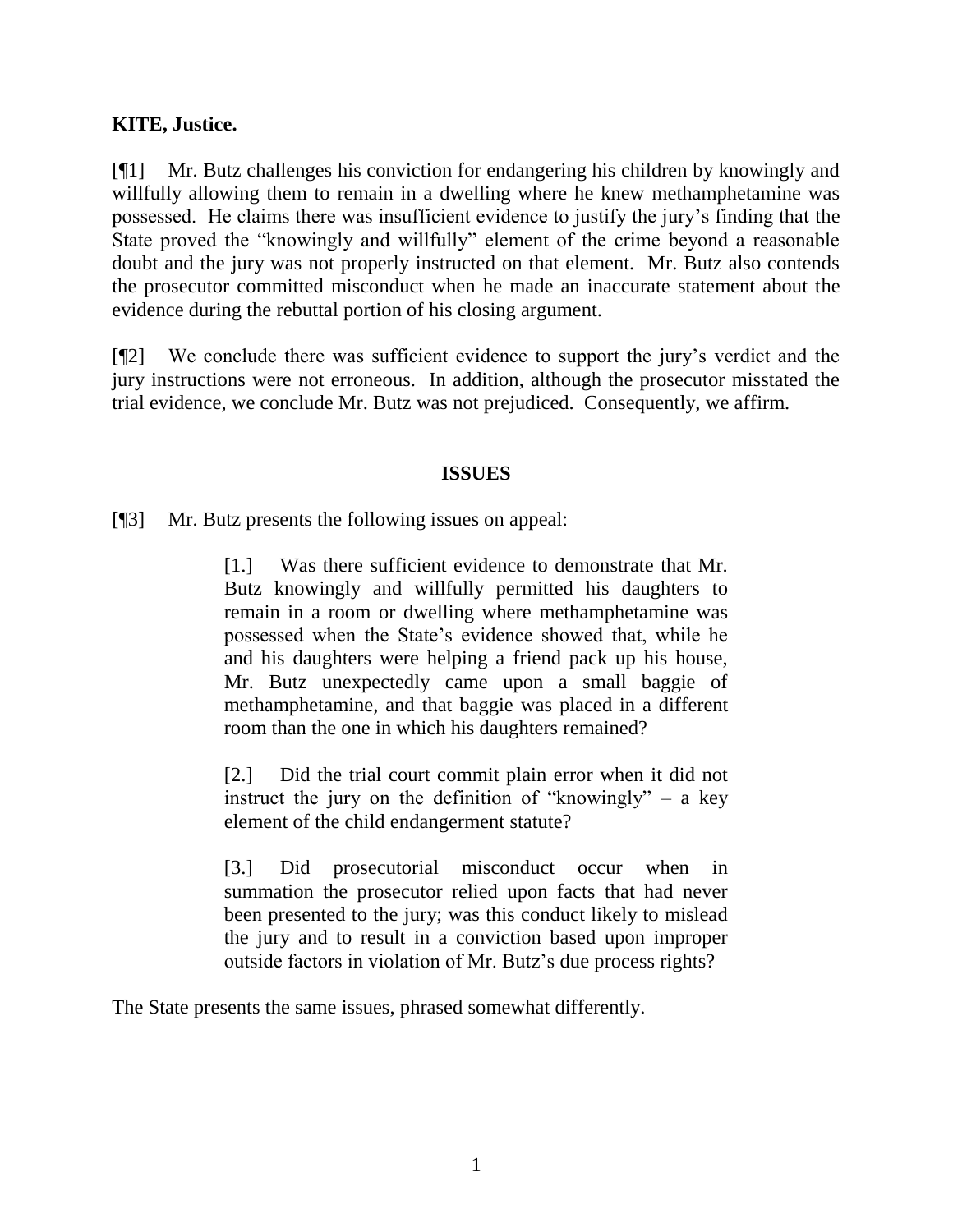## **FACTS**

[¶4] Mr. Butz worked as a handyman for David Raths, who is legally blind. Mr. Raths used marijuana and methamphetamine and sold methamphetamine. Mr. Butz informed Mr. Raths that he did not like methamphetamine. Mr. Raths told Mr. Butz that, if he would continue to help him, he would cease his involvement with methamphetamine.

[¶5] Mr. Butz apparently invited Mr. Raths to move into the Butz family home. On August 2, 2005, Mr. Butz and his two daughters, ages 11 and 13, traveled from Billings, Montana to Mr. Raths" home in Sheridan, Wyoming to pack his belongings. Mr. Raths did not accompany them that day.

[¶6] Sheridan County law enforcement had been investigating Mr. Raths" involvement with illegal drugs. When officers observed that he was moving, they secured a warrant to search his home. Law enforcement executed the search warrant on the evening of August 2, 2005. The Butz family was still there when the officers arrived to search the home. The officers found the girls in a spare bedroom, watching television and eating dinner. While searching Mr. Raths" bedroom, officers discovered a plastic tray sitting atop a tobacco can. There was a small shard of methamphetamine on the plastic tray. The officers also found a bag containing a small amount of methamphetamine inside the tobacco can.

[¶7] One of Mr. Butz"s daughters identified the tobacco can as belonging to her father. An officer asked Mr. Butz about the can and the methamphetamine found inside of it. Mr. Butz said that he had found the packet of methamphetamine behind the freezer in the house earlier in the day and had secured it in the can "for the time being." Mr. Butz was arrested and charged with child endangerment, in violation of Wyo. Stat. Ann. § 6-4- 405(b) (LexisNexis 2007), for allowing his daughters to remain in a dwelling where methamphetamine was possessed.

[¶8] After a trial in April 2006, the jury returned a guilty verdict. The district court entered a judgment and sentence, and Mr. Butz appealed.

# **DISCUSSION**

# **1.** *"Knowingly and Willfully" Element*

[ $[$ [9] Mr. Butz's first two issues pertain to the "knowingly and willfully" language of  $\S$ 6-4-405(b). The full text of the statutory section states: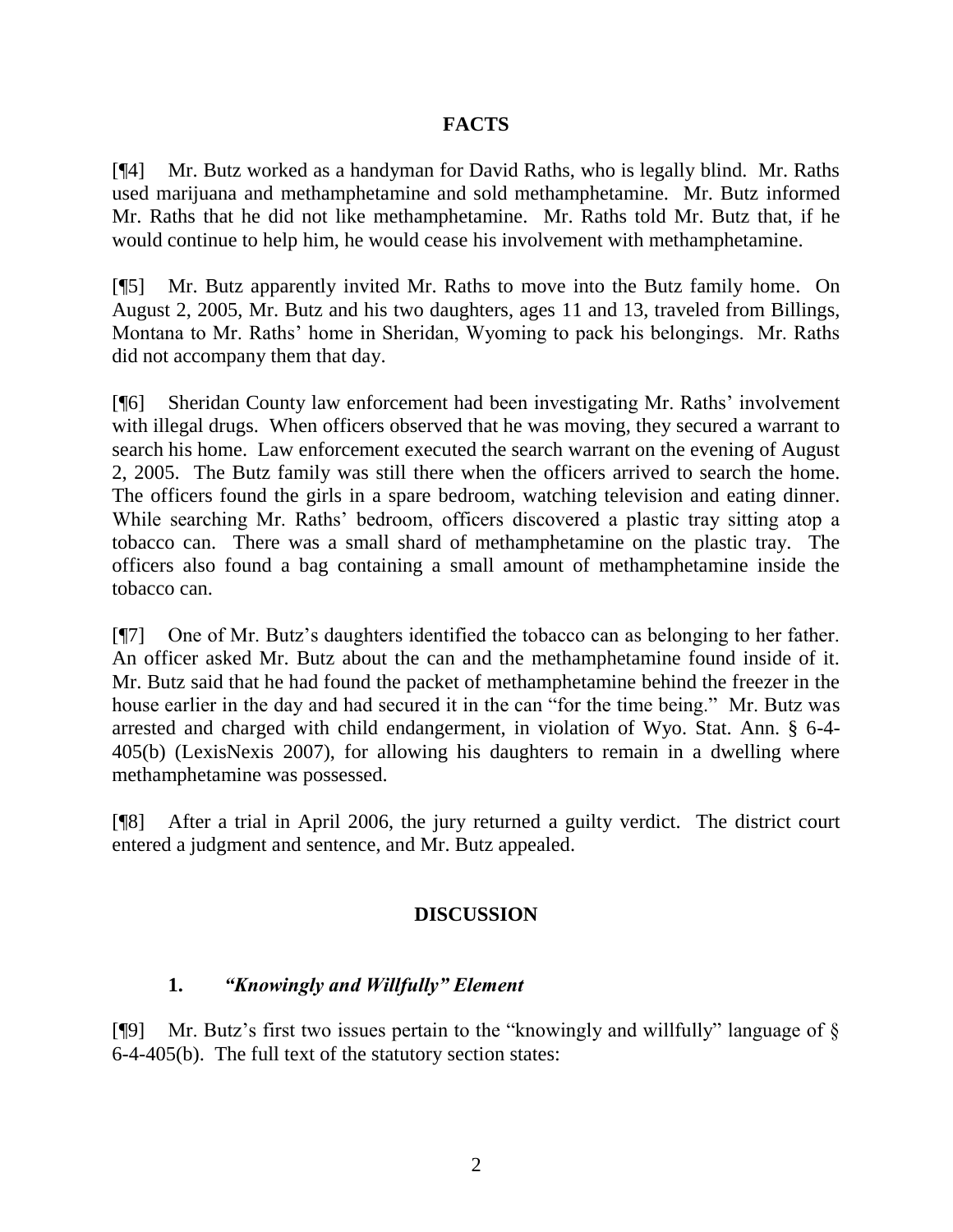(b) No person having the care or custody of a child shall knowingly and willfully permit the child to remain in a room, dwelling or vehicle where that person knows that methamphetamine is possessed, stored or ingested.

Section 6-4-405(b).

# *a. Sufficiency of the Evidence*

[¶10] Mr. Butz claims the State did not present sufficient evidence to prove the "knowingly and willfully" element of the crime. In determining whether there was sufficient trial evidence to sustain a conviction, we apply the following standard of review:

> [W]e examine and accept as true the State's evidence and all reasonable inferences which can be drawn from it. We do not consider conflicting evidence presented by the defendant. We do not substitute our judgment for that of the jury; rather, we determine whether a jury could have reasonably concluded each of the elements of the crime was proven beyond a reasonable doubt. This standard applies whether the supporting evidence is direct or circumstantial.

*Martin v. State,* 2007 WY 2, ¶ 32, 149 P.3d 707, 715 (Wyo. 2007), citing *Butcher v. State*, 2005 WY 146, ¶ 16, 123 P.3d 543, 549 (Wyo. 2005).

[¶11] The district court instructed the jury on the elements of the charged crime, as follows:

Instruction No. 4

The elements of the crime of Endangering Children, as charged in this case are:

- 1. On or about the  $2<sup>nd</sup>$  day of August, 2005.
- 2. In Sheridan County, Wyoming.
- 3. The Defendant,
- 4. Having the care and custody of a child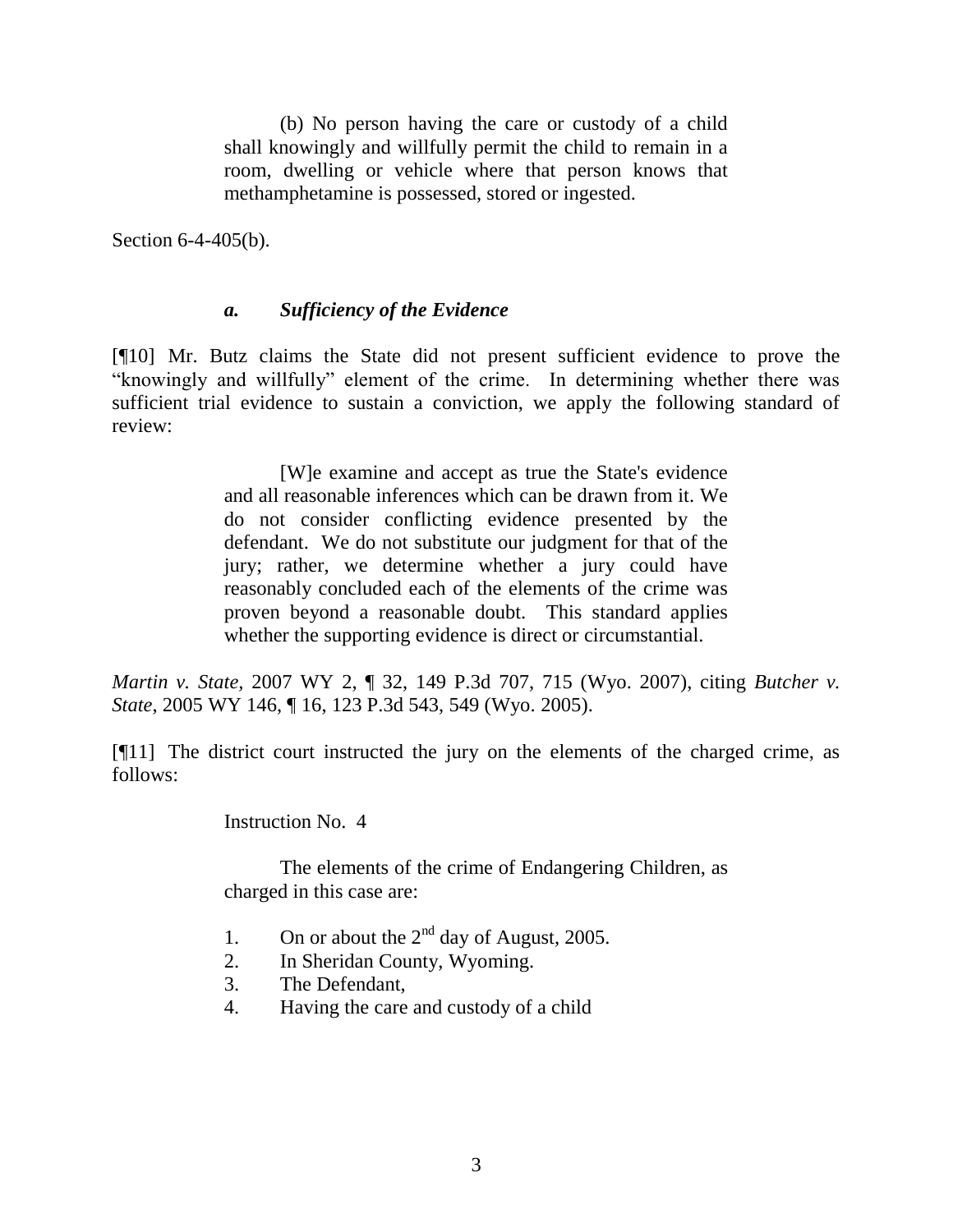- 5. Knowingly and willingly  $(sic)^1$
- 6. Permitted the child to remain in a dwelling where the Defendant knew that methamphetamine was possessed.

If you find from your consideration of all the evidence that each of these elements has been proven beyond a reasonable doubt, then you should find the defendant guilty.

If, on the other hand, you find from your consideration of all the evidence that any of these elements has not been proved beyond a reasonable doubt, then you should find the defendant not guilty.

(footnote added).

[¶12] Mr. Butz argues: "The State should have been required to prove that (1) Mr. Butz knew that methamphetamine was possessed in the room where his daughters were present; and (2) that he knowingly and willfully endangered his daughters by permitting them to remain in that room." Using this standard, Mr. Butz claims that there was insufficient evidence to convict him because there was no evidence he knowingly and willfully placed his children in danger. In fact, he argues, the evidence is to the contrary because he secured the methamphetamine in the tobacco can and placed it away from his daughters in Mr. Raths' bedroom.

[¶13] Mr. Butz"s argument implicates the difference between general and specific intent crimes. This distinction has been described as follows:

> When the statute sets out the offense with only a description of the particular unlawful act, without reference to intent to do a further act or achieve a future consequence, the trial judge asks the jury whether the defendant intended to do the outlawed act. Such intention is general intent. When the statutory definition of the crime refers to an intent to do some further act or attain some additional consequence, the offense is considered to be a specific intent crime and then that question must be asked of the jury.

 $1$  Mr. Butz does not raise any issue regarding the typographical error in the instruction, whereby the jury was instructed that he had to act "knowingly and willingly" as opposed to "knowingly and willfully," as stated in the statute.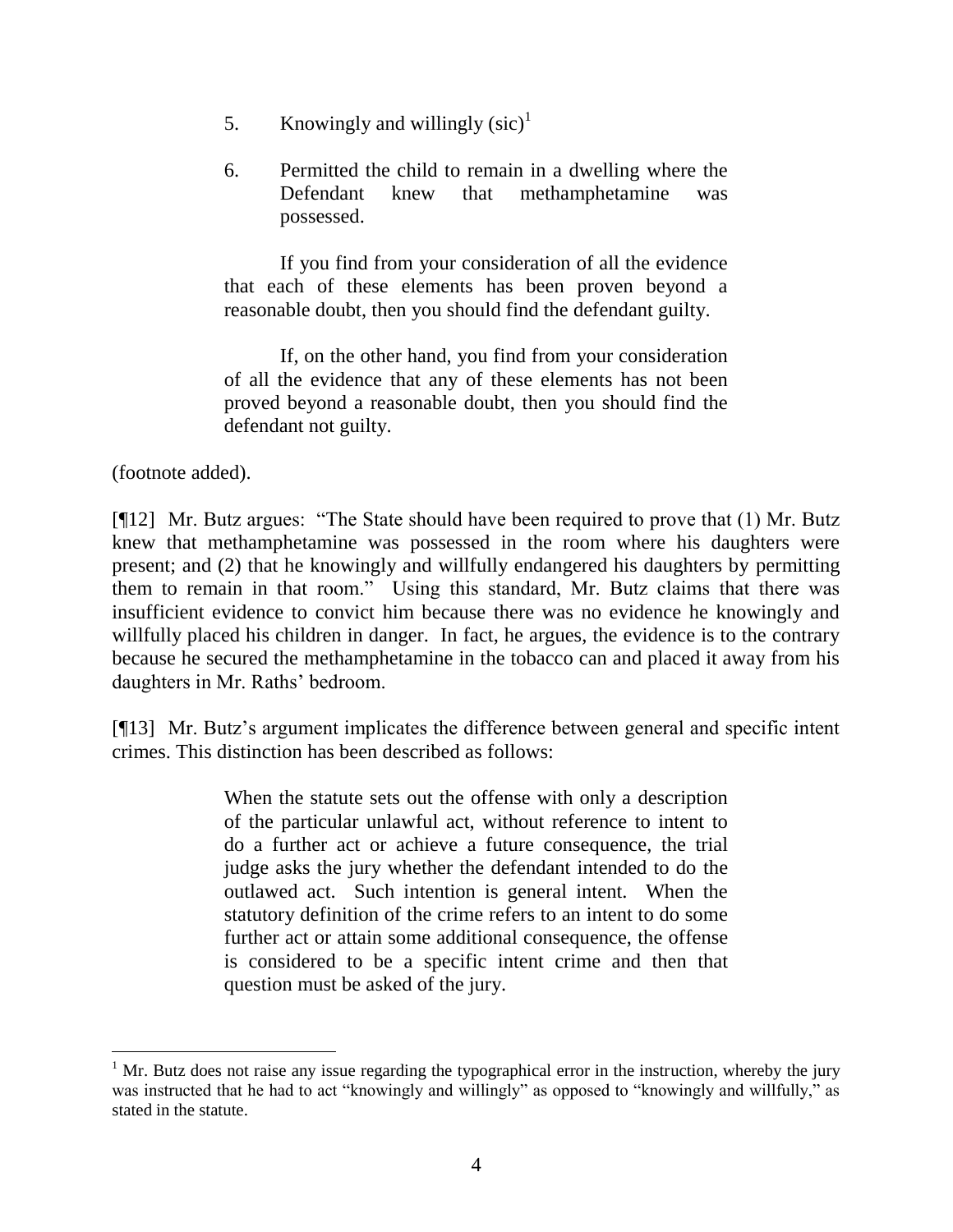*Britt v. State,* 752 P.2d 426, 430 (Wyo. 1988), quoting *Dorador v. State,* 573 P.2d 839, 843 (Wyo. 1978).

[¶14] We have consistently ruled that criminal statutes including the mental elements "knowingly" and/or "willfully" describe general intent crimes. *See, e.g*., *Tillett v. State,*  637 P.2d 261, 264-65 (Wyo. 1981); *King v. State,* 2002 WY 27, ¶ 23, 40 P.3d 700, 706 (Wyo. 2002). Mr. Butz argues, nevertheless, that we should interpret § 6-4-405(b) as requiring the State to prove that he knowingly and willfully placed his daughters in danger by allowing them to remain in the area with the methamphetamine. His interpretation urges adoption of a specific intent because it would require the State to prove that he intended a further consequence, to endanger his daughters, when he permitted them to remain in the house with the methamphetamine.

[¶15] Under the clear language of § 6-4-405(b), the State was simply required to prove that Mr. Butz knowingly and willfully permitted the children to remain in a place where he knew methamphetamine was possessed. The statute contains no additional requirement that the State prove he knowingly and willfully placed the children in danger by allowing them to remain in the place. Section 6-4-405(b), therefore, describes a general intent crime. The legislature made the policy determination that performing the act forbidden by the statute, i.e. permitting a child to remain in an area where the person knows methamphetamine is possessed, with the requisite mental state, i.e., knowingly and willfully, was sufficient to endanger the child and, consequently, legislated against it. Mr. Butz's position that the State should be required to prove he knowingly and willfully placed the children in danger enlarges the State"s burden under § 6-4-405(b) beyond that imposed by the legislature.

[¶16] Mr. Butz admitted that he had found the packet of methamphetamine and placed it in the tobacco can; thus, the trial evidence clearly showed that he knew methamphetamine was possessed in the home. The undisputed evidence established that Mr. Butz brought his daughters with him to Mr. Raths' house on August 2, 2005, and they were still in the home when law enforcement arrived to execute the search warrant, which was after Mr. Butz had already found the packet of methamphetamine and placed it in the tobacco can. Consequently, the trial evidence, together with the reasonable inferences flowing from it, was clearly sufficient to justify the jury"s finding that the State had proven beyond a reasonable doubt he knowingly and willfully allowed the children to remain in the dwelling where he knew methamphetamine was possessed.

# *b. Jury Instructions*

[¶17] Jury Instruction No. 4 described the elements of the charged crime in accordance with the statutory language, as tailored to the charge alleged in the case. The district court also instructed the jury on the definitions of "child" and "possession." It did not,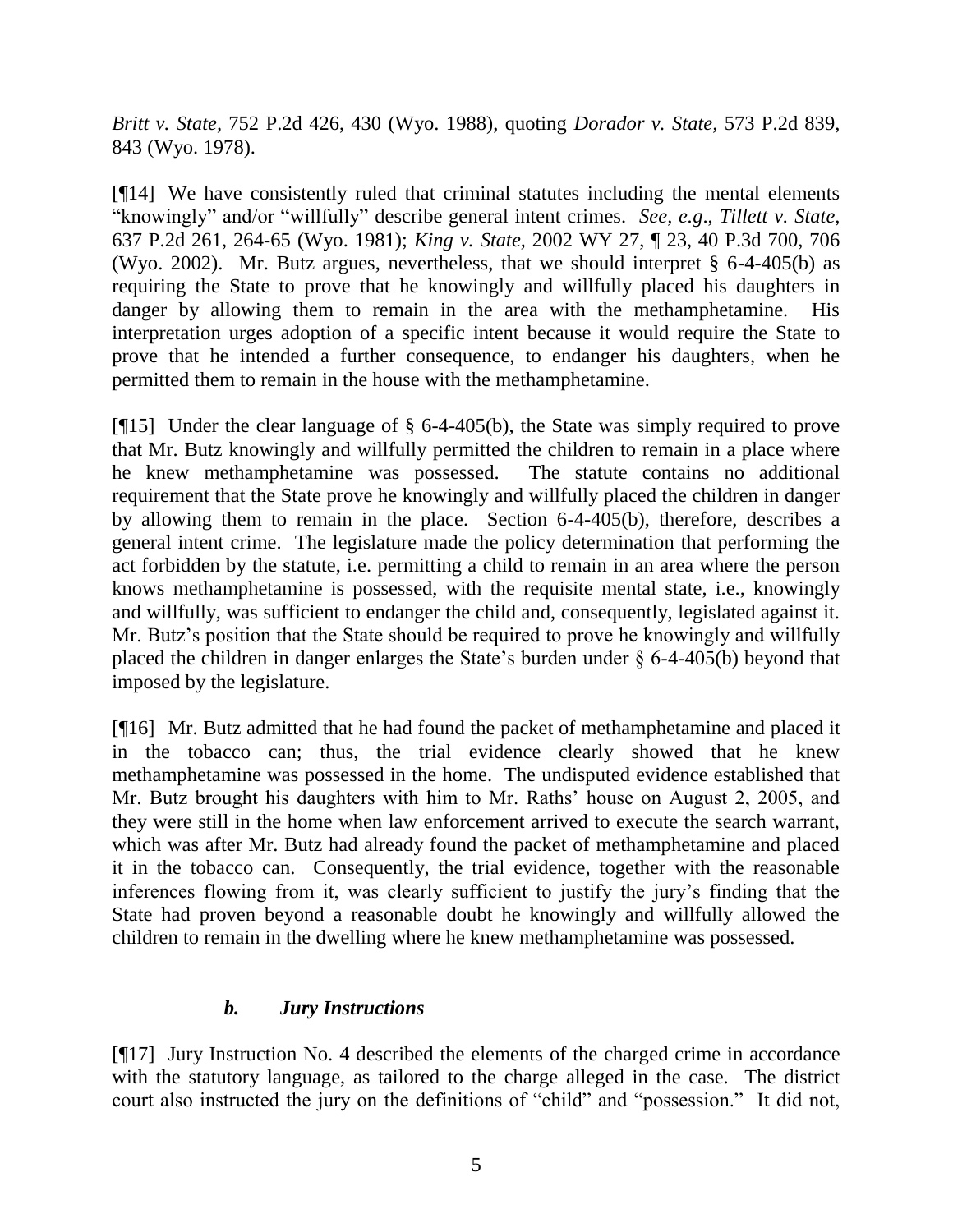however, instruct the jury on the meaning of the term "knowingly." Mr. Butz argues on appeal the district court erred by failing to instruct the jury about the technical definition of the word "knowingly."

[¶18] Mr. Butz did not offer an instruction defining the term or otherwise object to the jury instructions. Consequently, we review his claim using the plain error standard. *Lapp v. State,* 2004 WY 142, ¶ 7, 100 P.3d 862, 864 (Wyo. 2004). Under the plain error standard, the appellant must "show a clear and unequivocal rule of law was violated, the violation clearly appeared in the record, and the violation resulted in denial of a substantial right to [his] material prejudice." *Id. See also*, *Simmons v. State*, 2003 WY 84, ¶ 25, 72 P.3d 803, 812 (Wyo. 2003).

> We afford significant deference to the trial court in instructing the jury:

"The trial judge is afforded latitude to tailor the instructions to the facts of the case, and reversible error will not be found as long as the instructions when viewed as a whole and in the context of the entire trial fairly and adequately cover the issues."

*Wilson v. State*, 14 P.3d 912, 915 (Wyo. 2000) (citations omitted).

*Lapp,* ¶ 7, 100 P.3d at 864-65. Nevertheless, a fundamental error occurs when the trial court fails to give an instruction on an essential element of a criminal offense. *Id.,* ¶ 10, 100 P.3d at 865. "The test of whether a jury has been properly instructed on the necessary elements of a crime is whether the instructions leave no doubt as to the circumstances under which the crime can be found to have been committed." *Id.,* citing *Wheaton v. State,* 2003 WY 56, ¶ 20, 68 P.3d 1167, 1176 (Wyo. 2003).

[¶19] We have also articulated rules regarding the trial court"s duty to define terms in jury instructions.

> A court need not give an instruction defining a term unless it has a technical legal meaning so different from its ordinary meaning that the jury, without further explanation, would misunderstand its import in relation to the factual circumstances. Prejudicial error must be demonstrated by appellant and prejudice will not be presumed unless the instruction confused or misled the jury with respect to the proper principles of law. Failure to instruct properly on an element of a crime does not constitute plain error where that element is not contested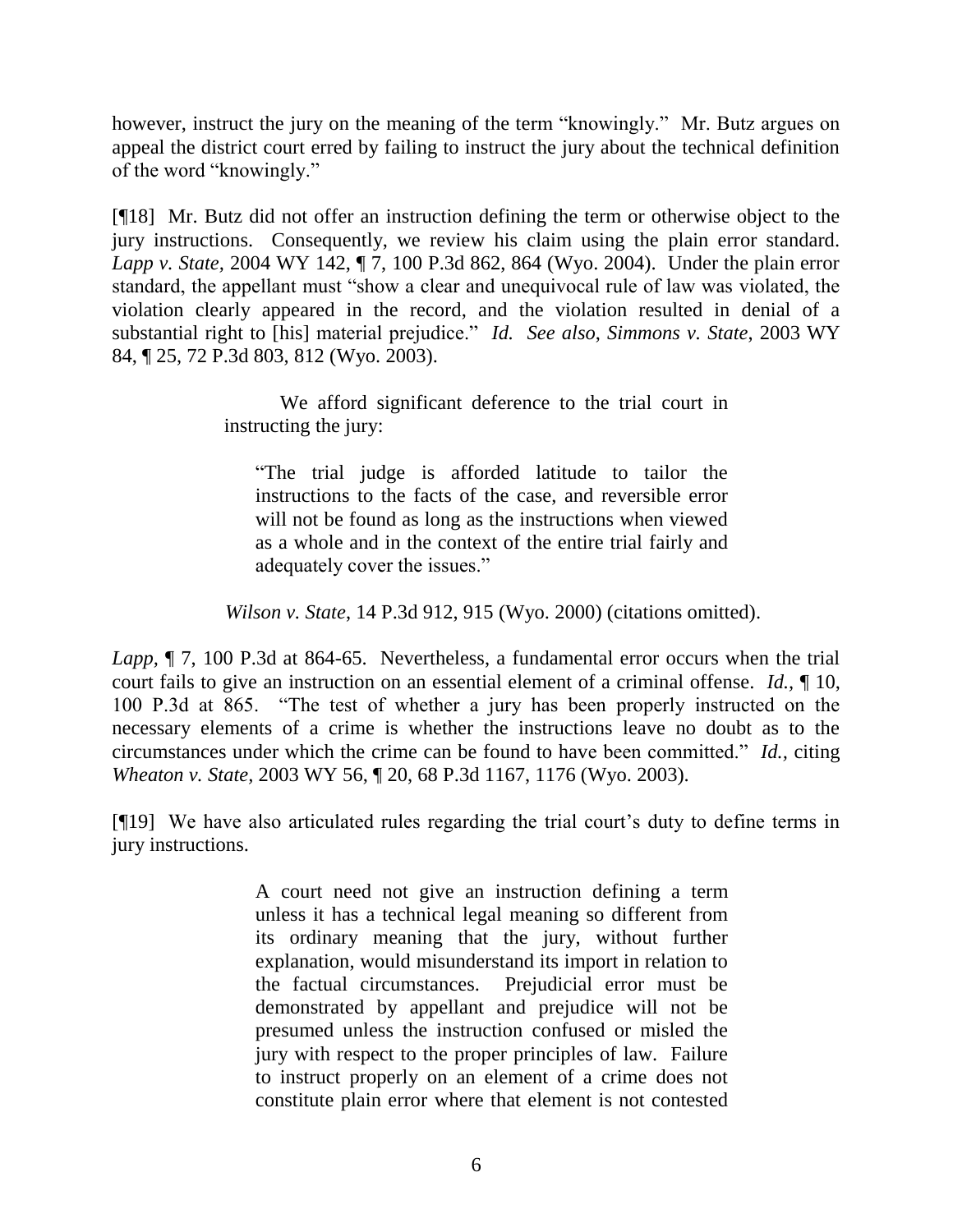at trial or where evidence of the defendant's guilt is overwhelming.

*Wilson*, 14 P.3d at 916.

*Lapp,* ¶ 10, 100 P.3d at 865.

[¶20] The ordinary meaning of "knowingly" is "with awareness, deliberateness, or intention" as distinguished from inadvertently or involuntarily. Webster's Third New Int'l Dictionary 1252 (2002). Similarly, "willfully means intentionally, knowingly, purposely, voluntarily, consciously, deliberately, and without justifiable excuse, as distinguished from carelessly, inadvertently, accidentally, negligently, heedlessly or thoughtlessly." *Dean v. State,* 668 P.2d 639, 642 (Wyo. 1983), quoting *Matter of Adoption of CCT,* 640 P.2d 73, 76 (Wyo. 1982). *See also*, *Crozier v. State,* 723 P.2d 42, 54 (Wyo. 1986).

[¶21] In *Schmidt v. State,* 2001 WY 73, ¶ 24, 29 P.3d 76, 83 (Wyo. 2001), we said, in the context of the indecent liberties statute, Wyo. Stat. Ann. § 14-3-105 (LexisNexis 2001), the district court did not commit plain error by failing to define the term "knowingly" in the jury instructions because that term does not have a technical meaning. We have also held that the term "willfully" is sufficiently self-explanatory that no additional definition in jury instructions is necessary. *See, e.g., Durham v. State,* 422 P.2d 691, 692 (Wyo. 1967). Our precedent, therefore, makes it clear that the statutory terms "knowingly" and "willfully" generally do not have specialized meanings any different from their common meanings.

[¶22] Despite this precedent, Mr. Butz argues the term "knowingly" has a technical legal meaning in the context of § 6-4-405(b) because the term is used in two different senses in the statute. Section 6-4-405(b) criminalizes **knowingly** and willfully permitting a child to remain in a room, dwelling or vehicle where the defendant **knows** methamphetamine is possessed, stored or ingested. Mr. Butz"s argument that the legislature"s use of the two terms, "knowingly" and "know," in the statute requires that "knowingly" be defined for the jury is not convincing. Reasonable jurors, being familiar with the English language, would understand the instruction in accordance with the ordinary meanings and uses of the words. They would certainly discern that the State was required to prove Mr. Butz knew, or was actually aware, methamphetamine was present and he knowingly and willfully, i.e. deliberately, allowed the children to remain in the dwelling.

[¶23] Mr. Butz also reiterates, in his jury instruction argument, his earlier contention that the "knowingly and willfully" element requires a showing that he placed the children in danger. We have already rejected Mr. Butz's argument that the terms "knowingly and willfully" as used in § 6-4-405(b) imposed a specific intent requirement that the children be endangered.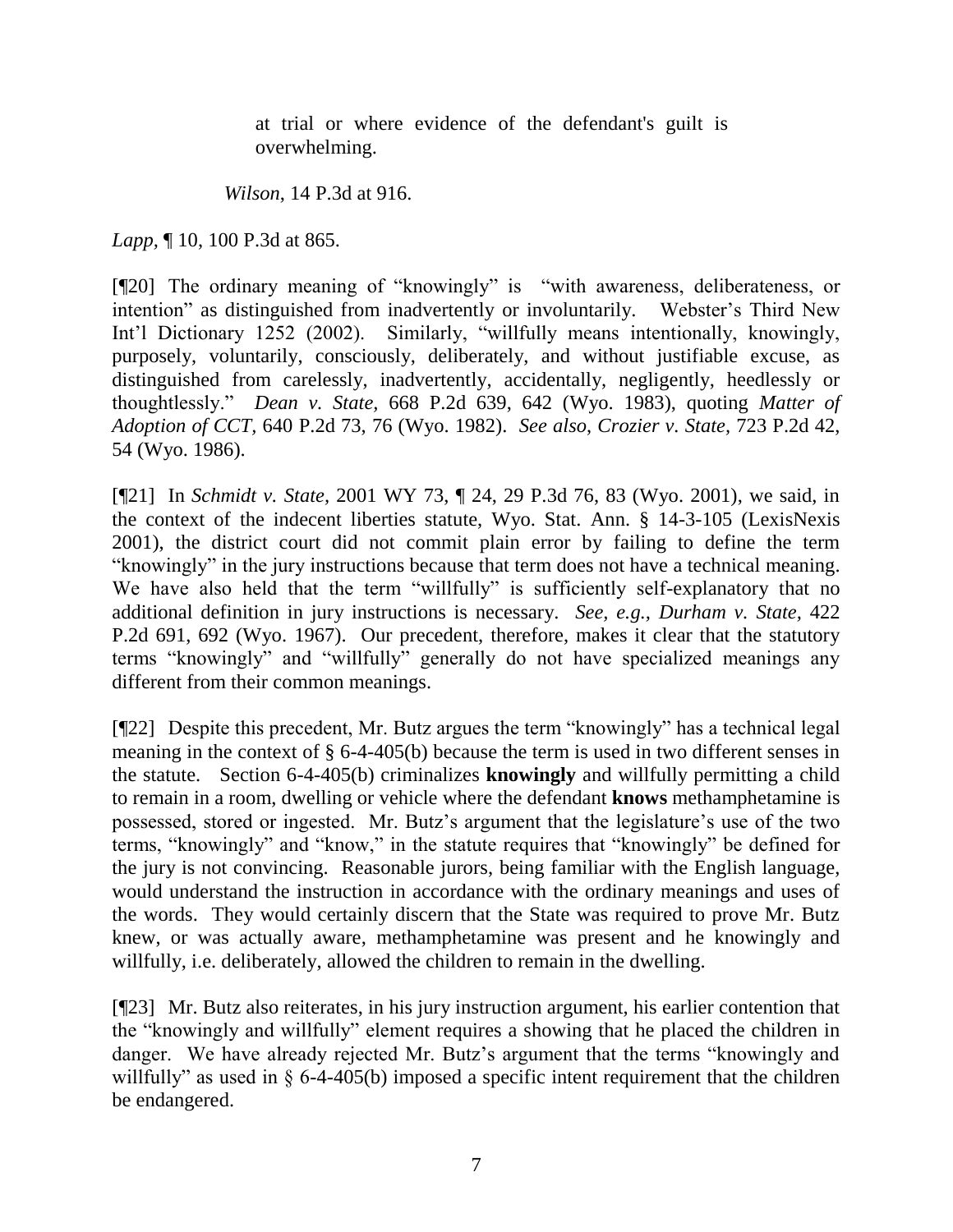[¶24] Mr. Butz has not convinced us the term "knowingly" in the child endangerment statute has a technical definition "so different from its ordinary meaning that the jury, without further explanation, would misunderstand its import in relation to the factual circumstances." *Wilson*, 14 P.3d at 916. The district court did not violate a clear and unequivocal rule of law by failing to instruct the jury on a "technical" meaning of the intent element of the crime.

### *2. Prosecutorial Misconduct*

[¶25] Mr. Butz claims the prosecutor committed misconduct when he misstated the facts in evidence during the rebuttal portion of his closing argument.

> "In reviewing a claim of prosecutorial misconduct in closing argument, the court looks at the entire record to determine whether the defendant's case was so prejudiced by the improper comments as to result in the denial of a fair trial." *Burton v. State*, 2002 WY 71, ¶ 11, 46 P.3d 309, ¶ 11 (Wyo. 2002). We judge the challenged comments in the context of the prosecutor's entire argument, considering the context of the statements and comparing them with the evidence produced at the trial. *Id*. The burden of establishing prosecutorial misconduct rests upon the appellant who raises the issue.

*Wilks v. State,* 2002 WY 100, ¶ 26, 49 P.3d 975, 986 (Wyo. 2002). We review Mr. Butz"s claim of prosecutorial misconduct for plain error because he did not object to the prosecutor"s statements at trial.

[¶26] The two statements Mr. Butz challenges were made during the rebuttal portion of the prosecutor"s closing argument. The prosecutor began his rebuttal argument by stating:

> Ladies and Gentlemen, the defense suggested that Tim Butz did not want to be caught in possession. Let's take a look at that one fairly quickly. **It is found in the freezer, out in the garage**. Did he leave it there on the floor where it is not associated with any individual? No.

(emphasis added). Later in his argument, the prosecutor remarked: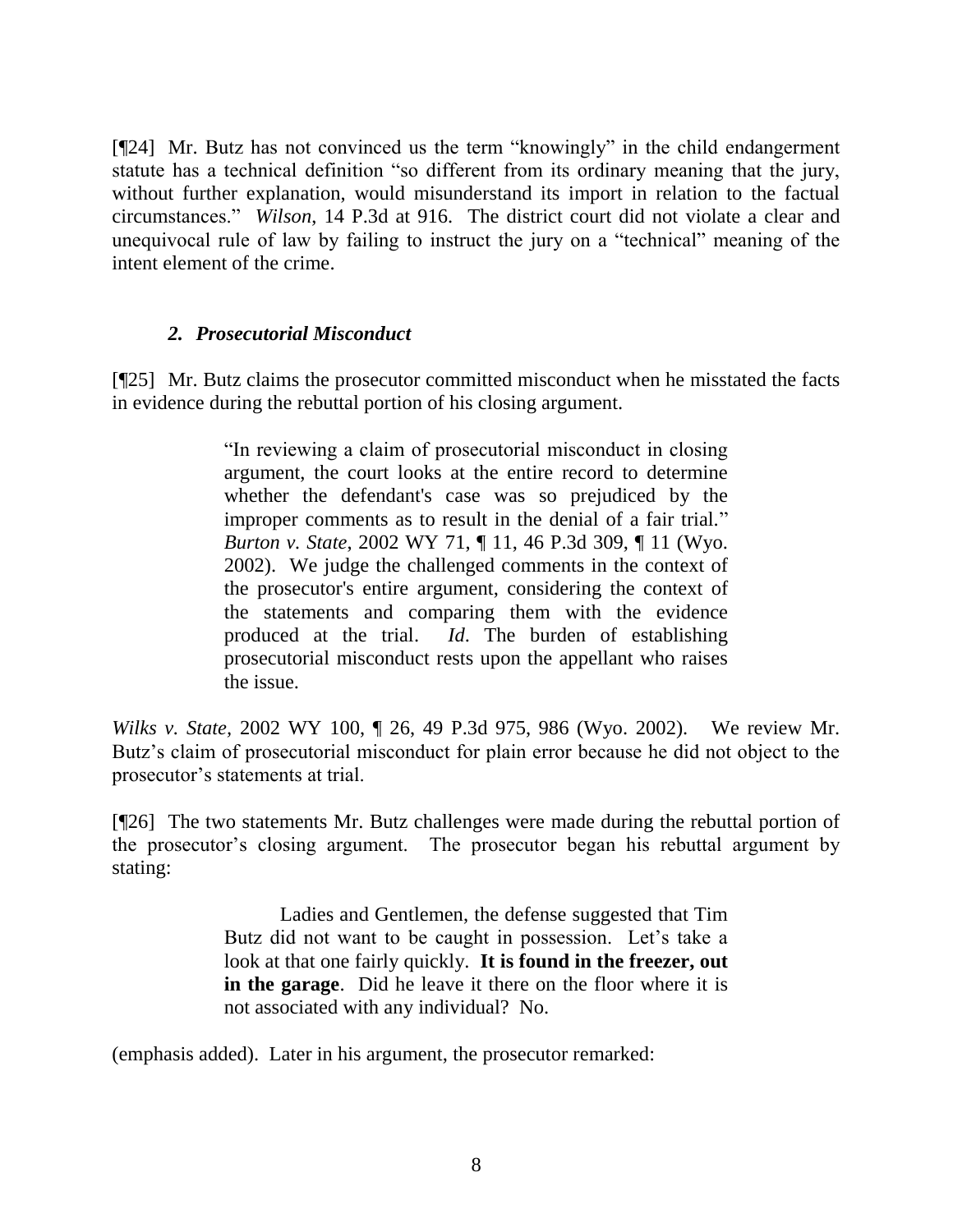And consider . . . what the defendant was doing in putting [the methamphetamine] in the tobacco can, was that he was trying to hide it from his kids, protect his kids in some way. **Well, he found it out in the garage behind the freezer. So does he toss it into the garbage bag there, or leave it in the garage? No.**

(emphasis added).

[¶27] The trial evidence established that Mr. Butz found the methamphetamine behind the freezer in the house, rather than in the garage. Thus, the prosecutor's statements were incorrect. We have said that prosecutors must limit their argument to the evidence admitted at trial and reasonable inferences that may be drawn from that evidence. *See, e.g.*, *Condra v. State,* 2004 WY 131, ¶ 22, 100 P.3d 386, 392 (Wyo. 2004); *Marshall v. State*, 2005 WY 164, *[*16, 125 P.3d 269, 275 (Wyo. 2005). The prosecutor's misstatement of the evidence in this case clearly appeared in the record and was a violation of a clear and unequivocal rule of law. Thus, the first two elements of the plain error standard are arguably satisfied here.

[¶28] We turn then to the third element of our plain error test–whether Mr. Butz has demonstrated he has been denied a substantial right resulting in material prejudice.<sup>2</sup> Of course, it is unprofessional for a prosecutor to intentionally misstate the evidence during his summation. *Wilks,* ¶ 27, 49 P.3d at 987, quoting *Trujillo v. State,* 2002 WY 51, ¶ 5, 44 P.3d 22, 24 (Wyo. 2002) which cited I A.B.A. Standards for Criminal Justice 3-5.8 at 3.87 to 3.88 (2d ed. 1980). Evidence was admitted at trial indicating that two freezers were located on the premises–one in the house and one in the garage. Under these circumstances, there is no indication the prosecutor's misstatement that Mr. Butz found

 $\overline{a}$  $2$  In his reply brief, Mr. Butz claims: "The State makes the new argument that Mr. Butz has not adequately demonstrated that the prosecutor's misstatement of the evidence prejudiced Mr. Butz." apparently argues that we should overrule our precedent requiring the party asserting plain error to show prejudice and rule that, if the first two elements of the plain error standard are satisfied, the State is required to show an absence of prejudice. First of all, we do not agree the State presented a new issue by simply arguing the elements of the plain error standard. Accordingly, under W.R.A.P. 7.03, Mr. Butz's argument was not properly raised in his reply brief. Moreover, the doctrine of *stare decisis* requires us to resist overruling established precedent. *Stare decisis* is "an important principle which furthers the "evenhanded, predictable, and consistent development of legal principles, fosters reliance on judicial decisions, and contributes to the actual and perceived integrity of the judicial process."" *SLB v. JEO,*  2006 WY 74, ¶ 6, 136 P.3d 797, 799 (Wyo. 2006), quoting *Goodrich v. Stobbe*, 908 P.2d 416, 420 (Wyo. 1995). Mr. Butz"s relatively short argument in his reply brief does not convince us that we should overrule our well-established precedent that the party claiming plain error has the burden of showing prejudice.